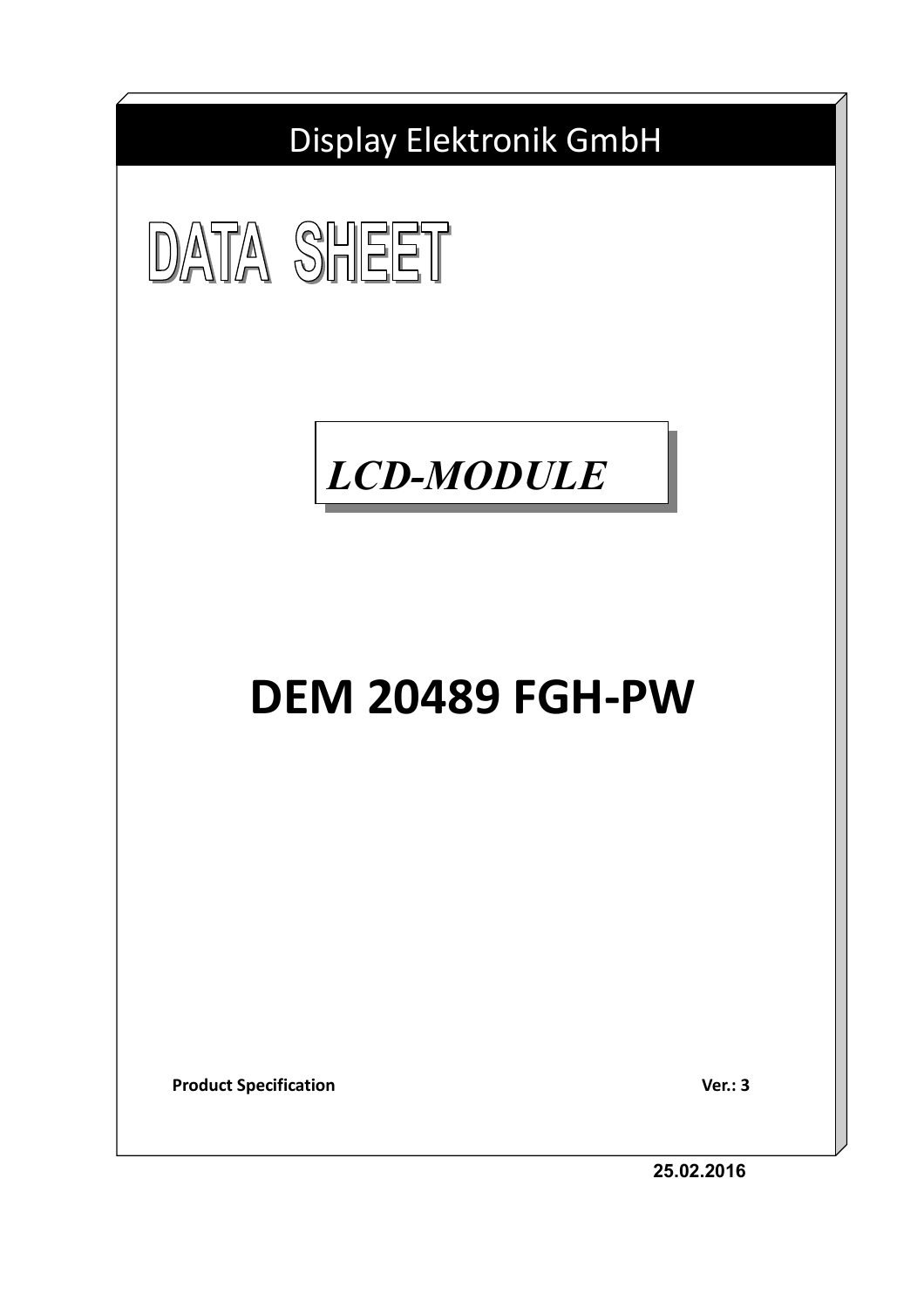### **Revision History**

| <b>VERSION</b> | <b>DATE</b> | <b>Note</b>                              |
|----------------|-------------|------------------------------------------|
|                | 17.11.2011  | <b>First Issue</b>                       |
|                | 28.11.2012  | <b>Modify Backlight Information</b>      |
|                | 30.07.2014  | Remove IC Information                    |
|                | 25.02.2016  | Modify Precautions in use of LCD Modules |
|                |             | & Static Electricity Test                |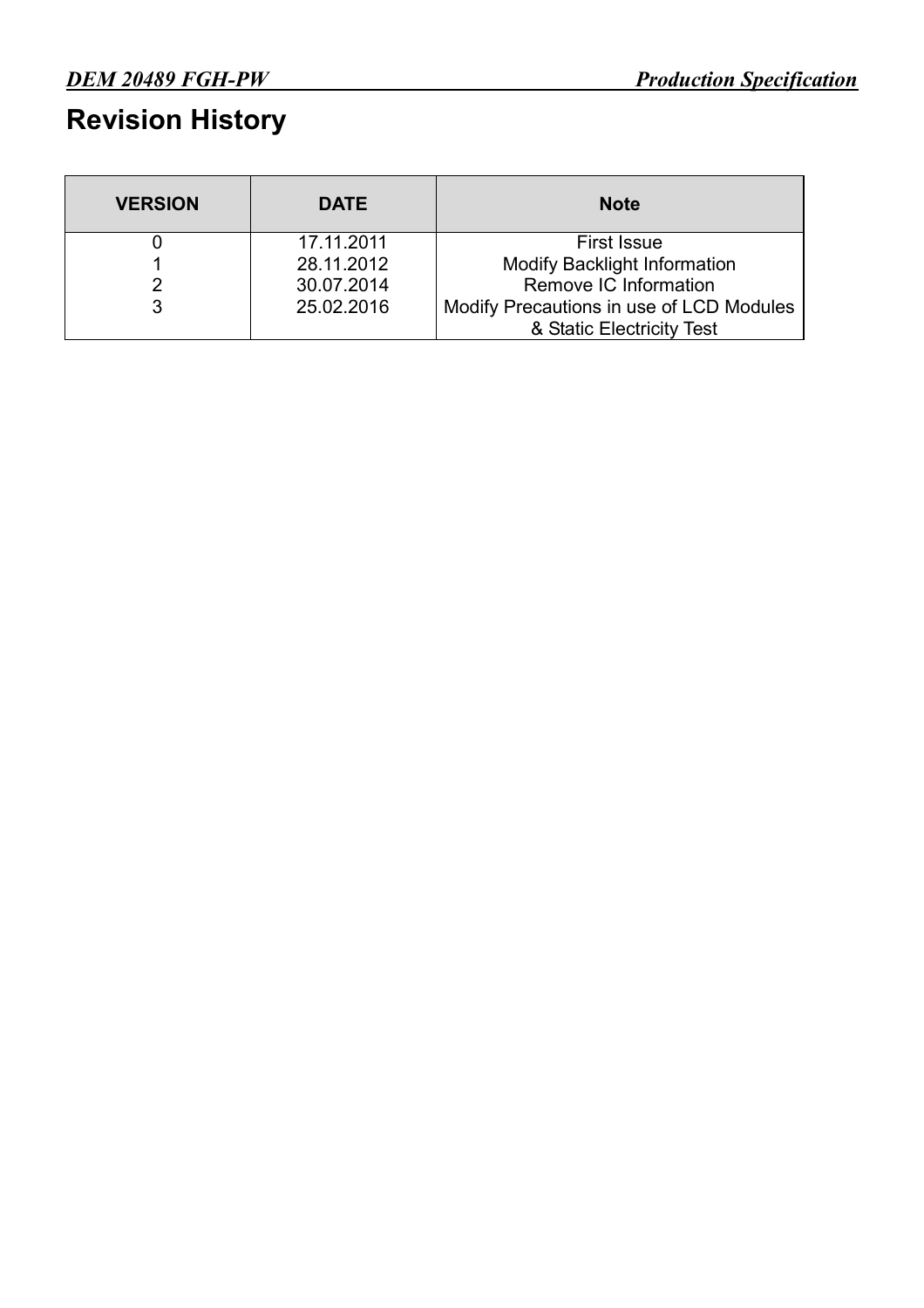## **Contents**

- 1. General Specification
- 2. Interface Pin Function
- 3. Counter Drawing
- 4. Optical Characteristics
- 5. Absolute Maximum Ratings
- 6. Electrical Characteristics
- 7. Backlight Information
- 8. Reliability
- 9. Inspection specification
- 10. Precautions in use of LCD Modules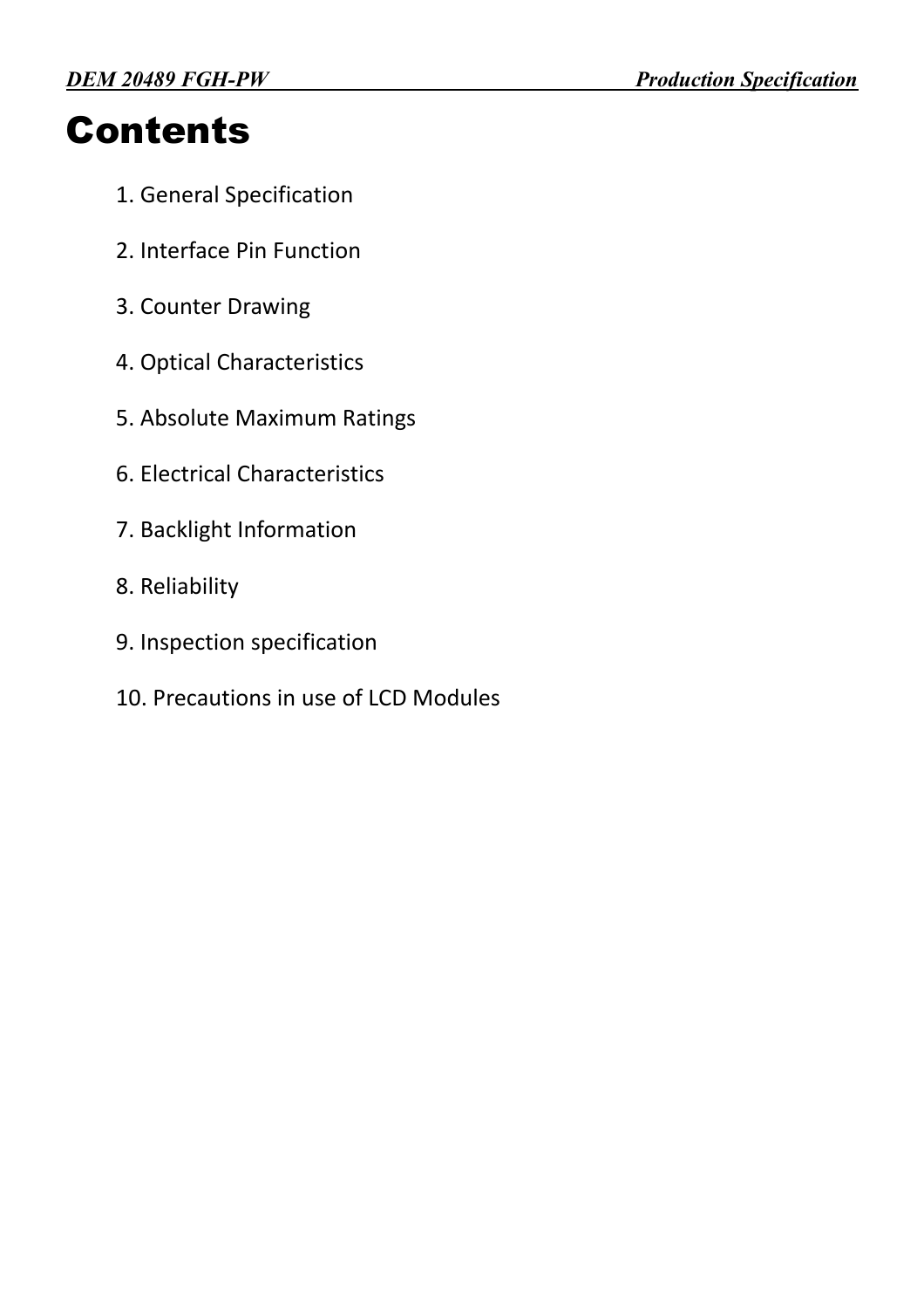### **1. General Specification**

The Features is described as follow:

- $\blacksquare$  Module Dimension: 74.30 x 36.40 x 6.00 mm
- $\blacksquare$  View Area: 60.50 x 22.18 mm
- Active Area:  $58.50 \times 20.18 \text{ mm}$
- $\blacksquare$  Dot Size: 0.45x 0.54 mm
- $\blacksquare$  Dot Pitch: 0.50 x 0.59 mm
- Character Size: 2.45 x 4.67 mm
- $\blacksquare$  Character Pitch: 2.95 x 5.17 mm
- **LCD Type: FSTN Positive Transflective**
- Duty: 1/33DUTY, 1/6BIAS
- View Direction: 6 o'clock
- Backlight Type: LED, White
- $IC:$  SSD1803AM1Z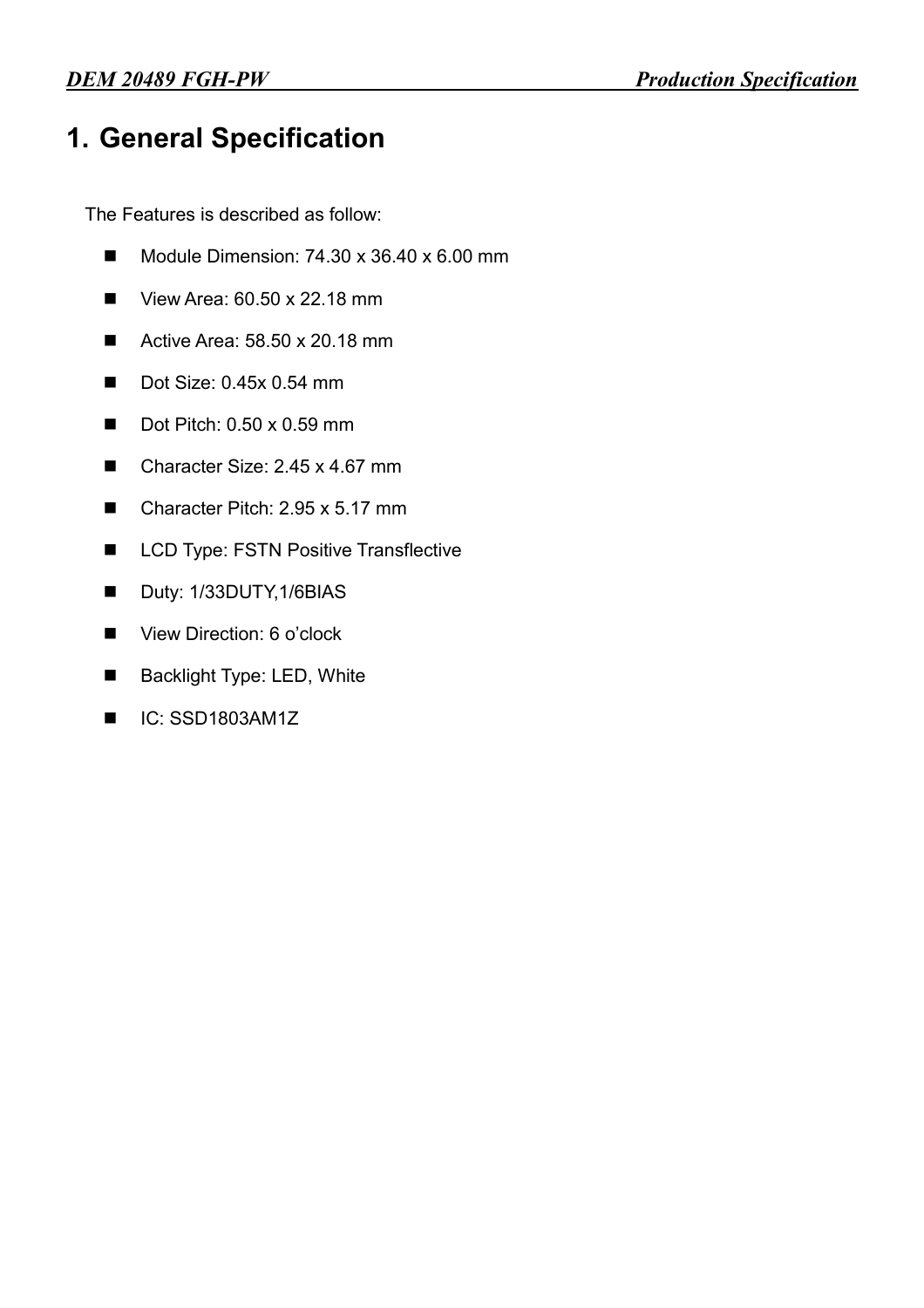### **2. Interface Pin Function**

| Pin No.        | Symbol         | <b>Description</b>                                                                                                                                                                                                                                                             |  |  |  |  |
|----------------|----------------|--------------------------------------------------------------------------------------------------------------------------------------------------------------------------------------------------------------------------------------------------------------------------------|--|--|--|--|
| 1              | /RES           | <b>Reset Pin</b>                                                                                                                                                                                                                                                               |  |  |  |  |
| $\overline{2}$ | <b>VOUT</b>    | Output of the voltage converter                                                                                                                                                                                                                                                |  |  |  |  |
|                |                | Regulated voltage from voltage converter for                                                                                                                                                                                                                                   |  |  |  |  |
| 3              | V <sub>0</sub> | <b>LCD</b> driving                                                                                                                                                                                                                                                             |  |  |  |  |
| 4              | V <sub>1</sub> |                                                                                                                                                                                                                                                                                |  |  |  |  |
| 5              | V <sub>2</sub> | Bias voltage levels for LCD driving                                                                                                                                                                                                                                            |  |  |  |  |
| 6              | V <sub>3</sub> |                                                                                                                                                                                                                                                                                |  |  |  |  |
| $\overline{7}$ | V <sub>4</sub> |                                                                                                                                                                                                                                                                                |  |  |  |  |
| 8              | <b>VDD</b>     | This pin is the power supply for logic circuit (VDD should rise within<br>10ms).<br>In 3V IO application (VDDREG pulled low), this is a power input pin.<br>In 5V IO application (VDDREG pulled high), this pin outputs 3V and<br>should be connected with a capacitor to VSS. |  |  |  |  |
| 9              | <b>VDDREG</b>  | This pin is used to enable VDD regulator in 5V I/O Application:<br><b>VDDREG</b><br>Mode<br>5V I/O Application<br>Η<br>$\overline{L}$<br>Low Voltage I/O<br>Application                                                                                                        |  |  |  |  |
| 10             | <b>VDDIO</b>   | This pin is the power supply for bus IO buffer in both Low Voltage I/O<br>and 5V I/O application.                                                                                                                                                                              |  |  |  |  |
| 11             | <b>VSS</b>     | Ground                                                                                                                                                                                                                                                                         |  |  |  |  |
| 12             | <b>SCL</b>     | This pin is used as clock input pin in I2C mode.                                                                                                                                                                                                                               |  |  |  |  |
| 13             | <b>SDA</b>     | This pin is used as data/ acknowledge response Output pin in I2C<br>mode.                                                                                                                                                                                                      |  |  |  |  |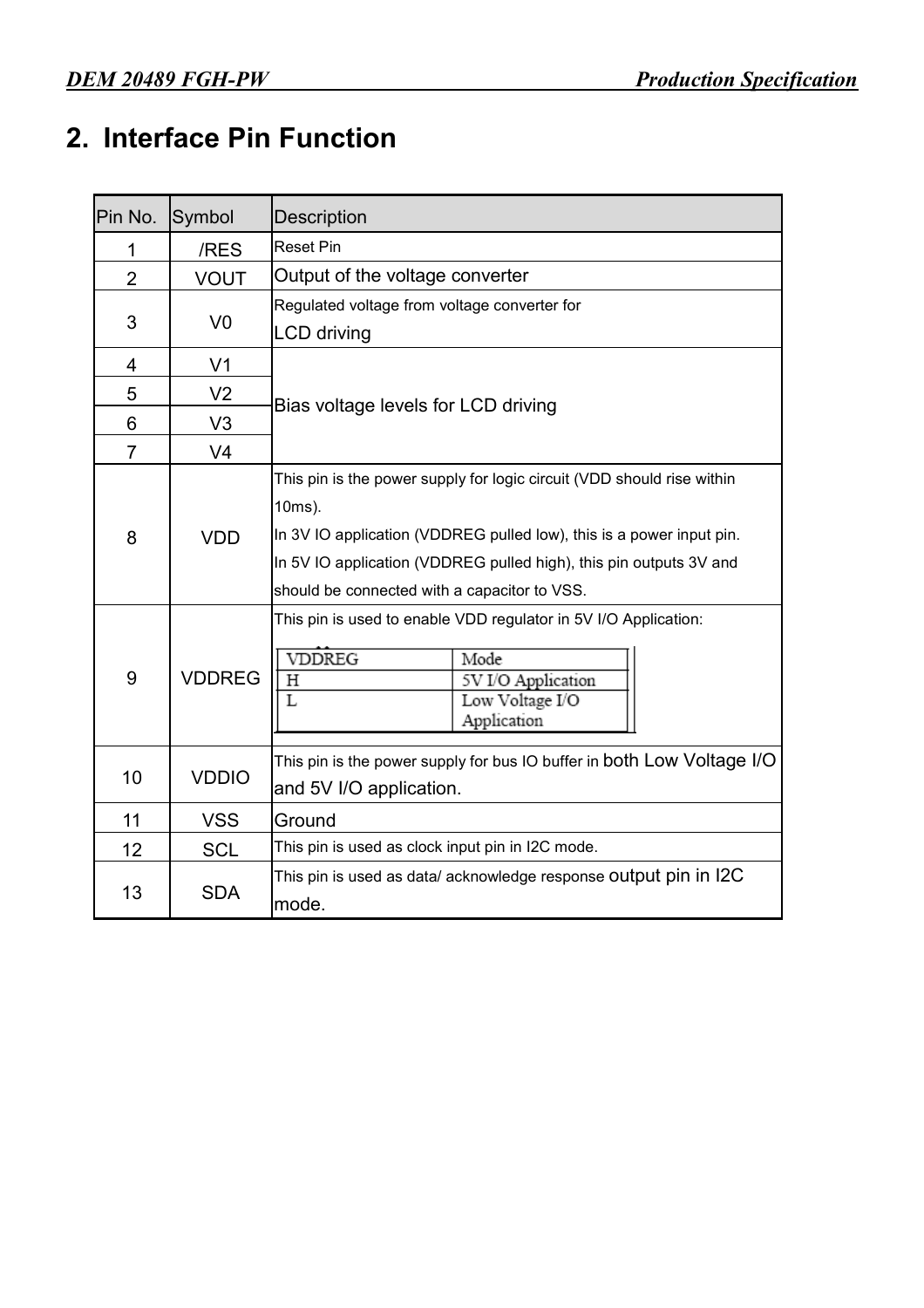### **3. Counter Drawing**

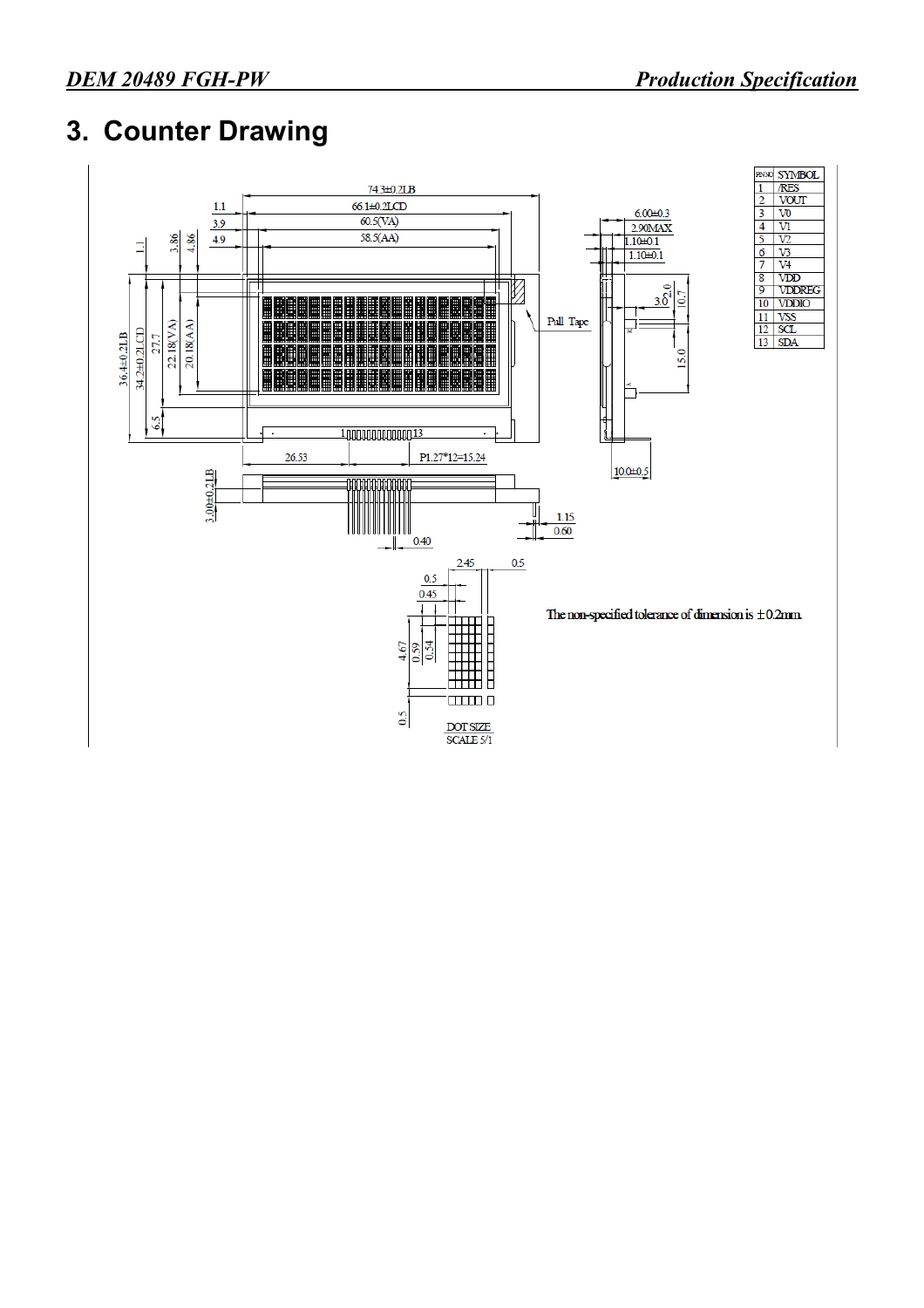### **3.1 APPLICATION EXAMPLES**

3.1.1 Application Example (I2C interface, 3V VDDIO mode)



3.1.2 Application Example (I2C interface, 5V IO mode)



Capacitance =1μF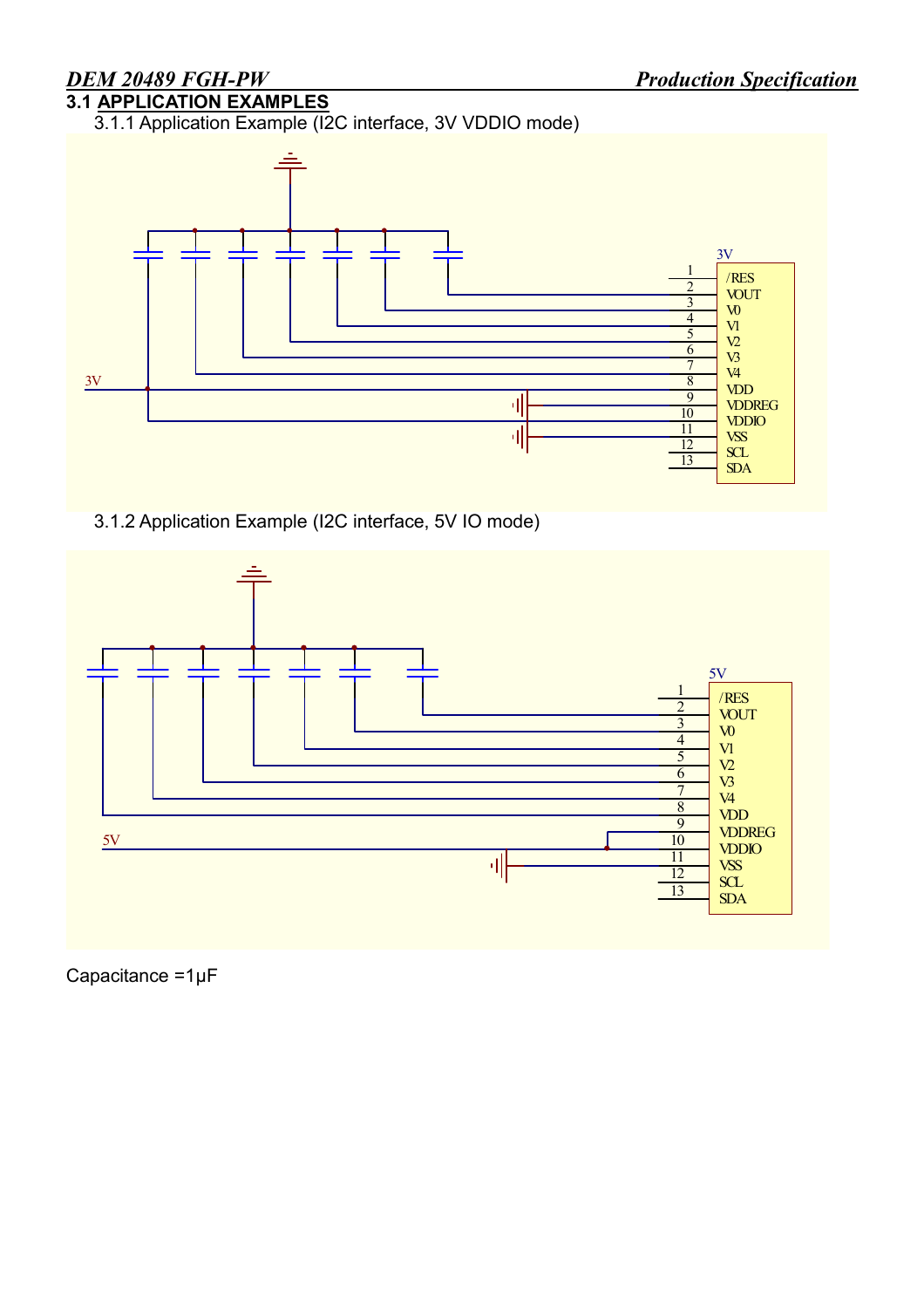### **4. Optical Characteristics**

| Item                  | <b>Symbol</b>         | <b>Condition</b> | <b>Min</b>  | <b>Typ</b> | <b>Max</b> | <b>Unit</b>             |
|-----------------------|-----------------------|------------------|-------------|------------|------------|-------------------------|
|                       | $\boldsymbol{\theta}$ | $CR \geq 2$      | $\mathbf 0$ |            | 30         | $\psi$ = 180 $^{\circ}$ |
|                       | $\theta$              | $CR \geq 2$      | $\mathbf 0$ |            | 60         | $\psi = 0^{\circ}$      |
| <b>View Angle</b>     | $\boldsymbol{\theta}$ | $CR \geq 2$      | 0           |            | 45         | $\psi$ = 90 $^{\circ}$  |
|                       | $\theta$              | $CR \geq 2$      | $\mathbf 0$ |            | 45         | $\psi$ = 270 $^{\circ}$ |
| <b>Contrast Ratio</b> | <b>CR</b>             |                  |             | 5          |            |                         |
|                       | <b>T</b> Rise         |                  |             | 150        | 200        | ms                      |
| <b>Response Time</b>  | <b>T</b> Fall         |                  |             | 150        | 200        | ms                      |



#### **Definition of Operation Voltage (Vop) Definition of Response Time (Tr, Tf)**



#### **Conditions :**

Operating Voltage : Vop Viewing Angle(θ, φ) : 0°, 0° Frame Frequency : 64 Hz Driving Waveform : 1/N duty , 1/a bias

#### **Definition of viewing angle(CR≧2)**

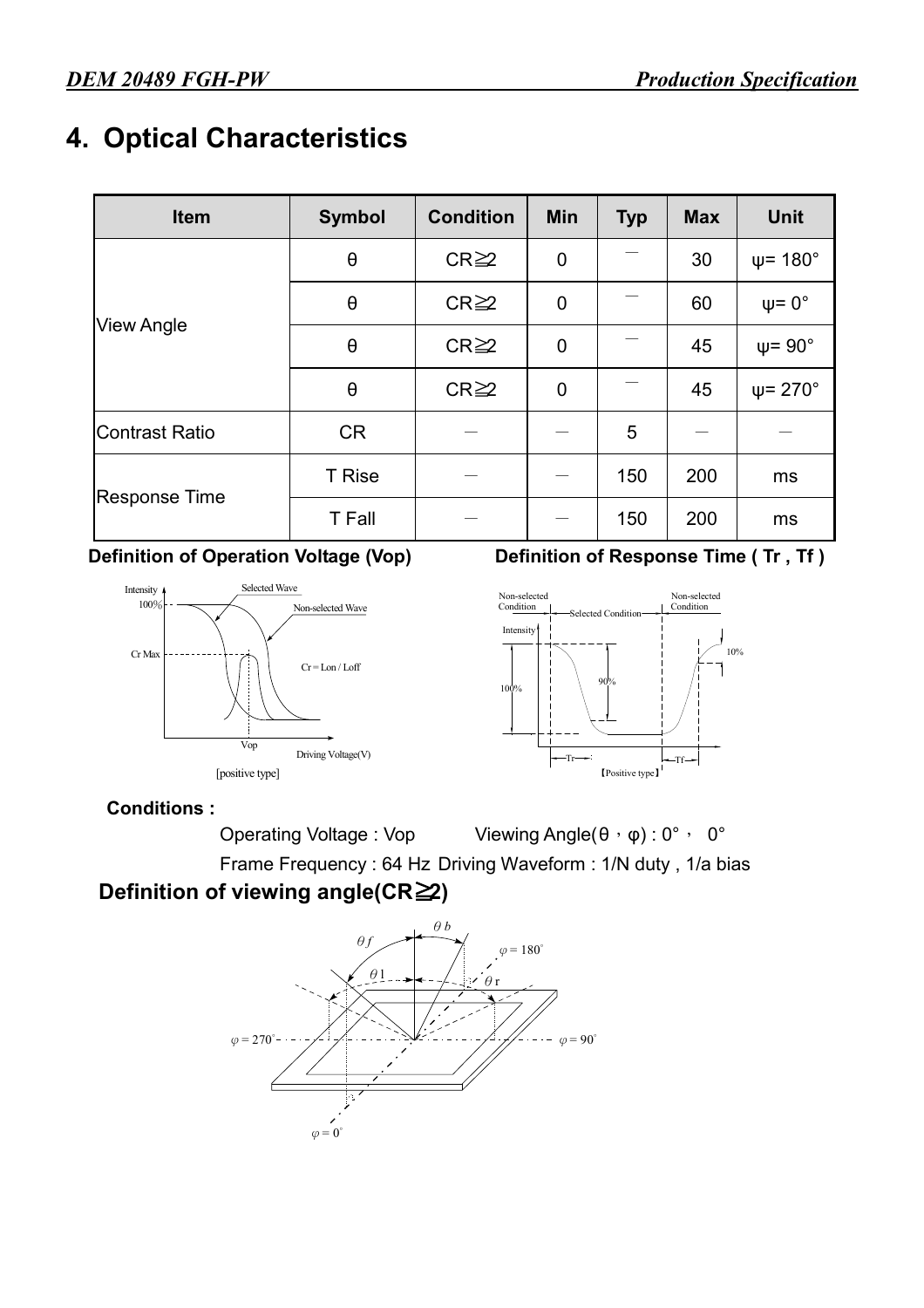### **5. Absolute Maximum Ratings**

| <b>Item</b>                  | Symbol          | Min    | Тур | <b>Max</b>    | Unit          |
|------------------------------|-----------------|--------|-----|---------------|---------------|
| <b>Operating Temperature</b> | TOP             | $-20$  |     | $+70$         | ${}^{\circ}C$ |
| Storage Temperature          | TST             | $-30$  |     | +80           | $^{\circ}C$   |
| Input Voltage                | <b>VIN</b>      | $-0.3$ |     | $V_{DD}$ +0.3 | IV            |
| <b>Power Supply Voltage</b>  | V <sub>DD</sub> | $-0.3$ |     | 6.0           | V             |
| <b>LCD Driver Voltage</b>    | <b>VLCD</b>     | $-0.3$ |     | 15.0          | V             |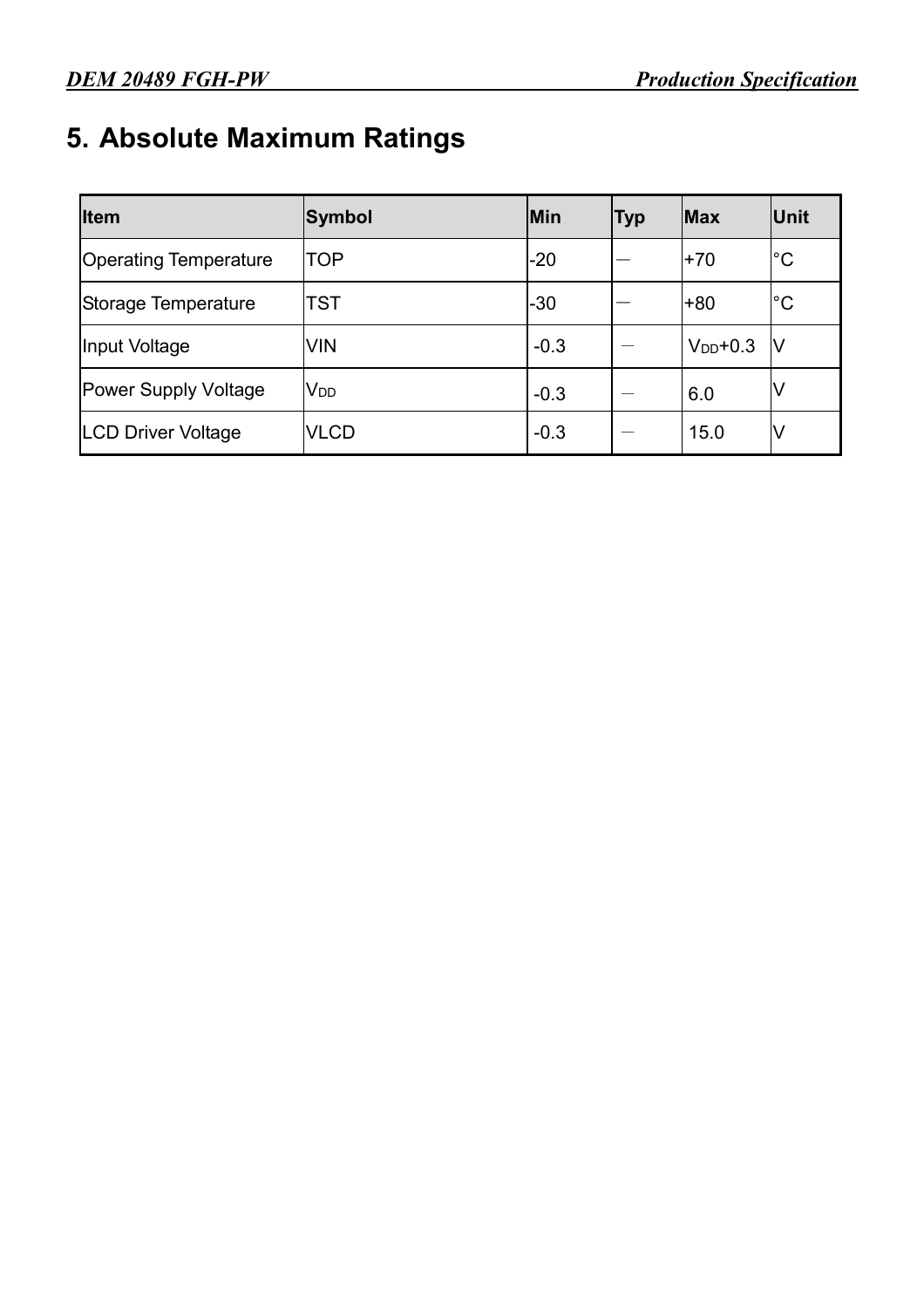### **6. Electrical Characteristics**

| <b>Item</b>                   | <b>Symbol</b>          | <b>Condition</b>   | Min                                                                                                                                                      | <b>Typ</b> | <b>Max</b>                                                                                                                            | <b>Unit</b> |
|-------------------------------|------------------------|--------------------|----------------------------------------------------------------------------------------------------------------------------------------------------------|------------|---------------------------------------------------------------------------------------------------------------------------------------|-------------|
|                               |                        | Low Voltage        |                                                                                                                                                          |            |                                                                                                                                       |             |
|                               | V <sub>DDIO</sub>      | I/O App.           |                                                                                                                                                          |            |                                                                                                                                       |             |
| Supply Voltage For Logic      |                        | 5V I/O App.        | 4.5                                                                                                                                                      | 5.0        | 5.5                                                                                                                                   | $\vee$      |
|                               | <b>V</b> <sub>DD</sub> |                    | 2.4                                                                                                                                                      | 3.0        | <b>V<sub>DD</sub></b><br>3.6<br>8.0<br>V <sub>DDIO</sub><br>0.2 V <sub>DDIO</sub><br><b>V</b> <sub>DDIO</sub><br>$0.2$ $VDDIO$<br>2.0 | $\vee$      |
|                               | Ta=-20 $^{\circ}$ C    |                    |                                                                                                                                                          |            |                                                                                                                                       | V           |
| <b>Supply Voltage For LCD</b> | Vo-Vss                 | Ta= $25^{\circ}$ C | 7.6                                                                                                                                                      | 7.8        |                                                                                                                                       | V           |
|                               |                        | $Ta=70^{\circ}C$   | 3.0<br>V<br>2.4<br>V<br>$\vee$<br>0.8 V <sub>DDIO</sub><br>$\vee$<br>$\vee$<br>0.8 V <sub>DDIO</sub><br>$\vee$<br>$\hspace{0.1mm}-\hspace{0.1mm}$<br>1.0 |            |                                                                                                                                       |             |
| Input High Volt.              | <b>V<sub>IH</sub></b>  |                    |                                                                                                                                                          |            |                                                                                                                                       |             |
| Input Low Volt.               | $V_{IL}$               |                    |                                                                                                                                                          |            |                                                                                                                                       |             |
| Output High Volt.             | V <sub>OH</sub>        |                    |                                                                                                                                                          |            |                                                                                                                                       |             |
| Output Low Volt.              | V <sub>OL</sub>        |                    |                                                                                                                                                          |            |                                                                                                                                       |             |
| <b>Supply LCM current</b>     | IDD                    | $VDD=3.0V$         |                                                                                                                                                          |            |                                                                                                                                       | mA          |

Please kindly consider to design the Vop to be adjustable while programing the software to match LCD contrast tolerance.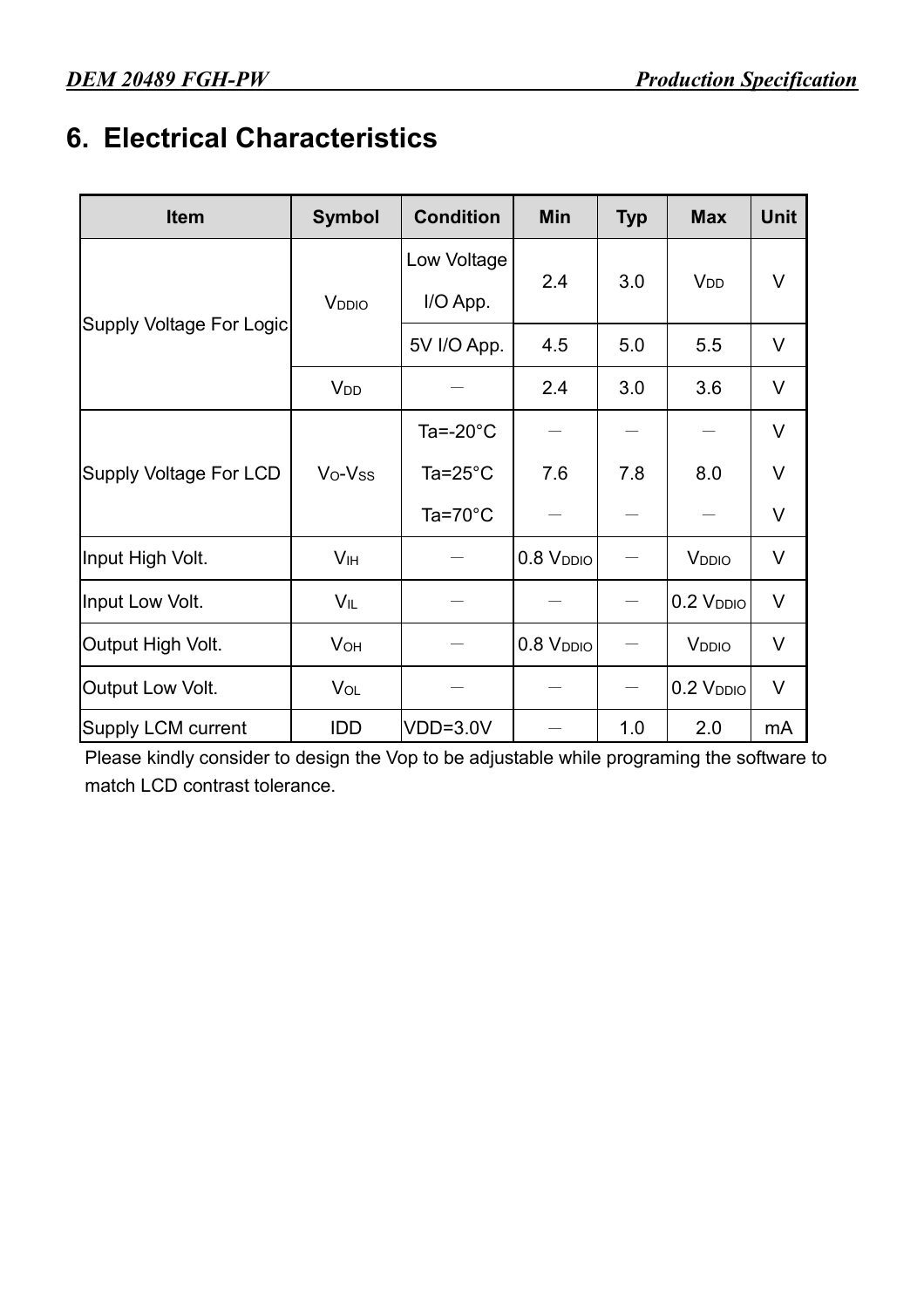### **7. Backlight Information**

#### **Specification**

| <b>PARAMETER</b>       | <b>SYMBOL</b> | <b>IMIN</b> | <b>TYP</b> | <b>MAX</b> | <b>UNIT</b> | <b>CONDITION</b><br><b>TEST</b> |
|------------------------|---------------|-------------|------------|------------|-------------|---------------------------------|
| <b>Supply Current</b>  | ILED          |             | 48         | 60         | lmA         | $V = 3.5V$                      |
| <b>Supply Voltage</b>  | V             | 3.4         | 3.5        | 3.6        | V           |                                 |
| <b>Reverse Voltage</b> | <b>VR</b>     |             |            | 5          | V           |                                 |
| Luminance              | IV            | 560         | 700        |            | $CD/M^2$    | ILED=48mA                       |
| (Without LCD)          |               |             |            |            |             |                                 |
| <b>LED Life Time</b>   |               |             |            |            |             | ILED=48mA                       |
| (For Reference         |               |             | 50000      |            | Hr.         | 25°C, 50-60%RH,                 |
| only)                  |               |             |            |            |             | (Note 1)                        |
| Color                  | White         |             |            |            |             |                                 |

Note: The LED of B/L is drive by current only, drive voltage is for reference only. drive voltage can make driving current under safety area (current between minimum and maximum).

Note 1: 50000 hours is only an estimate for reference.

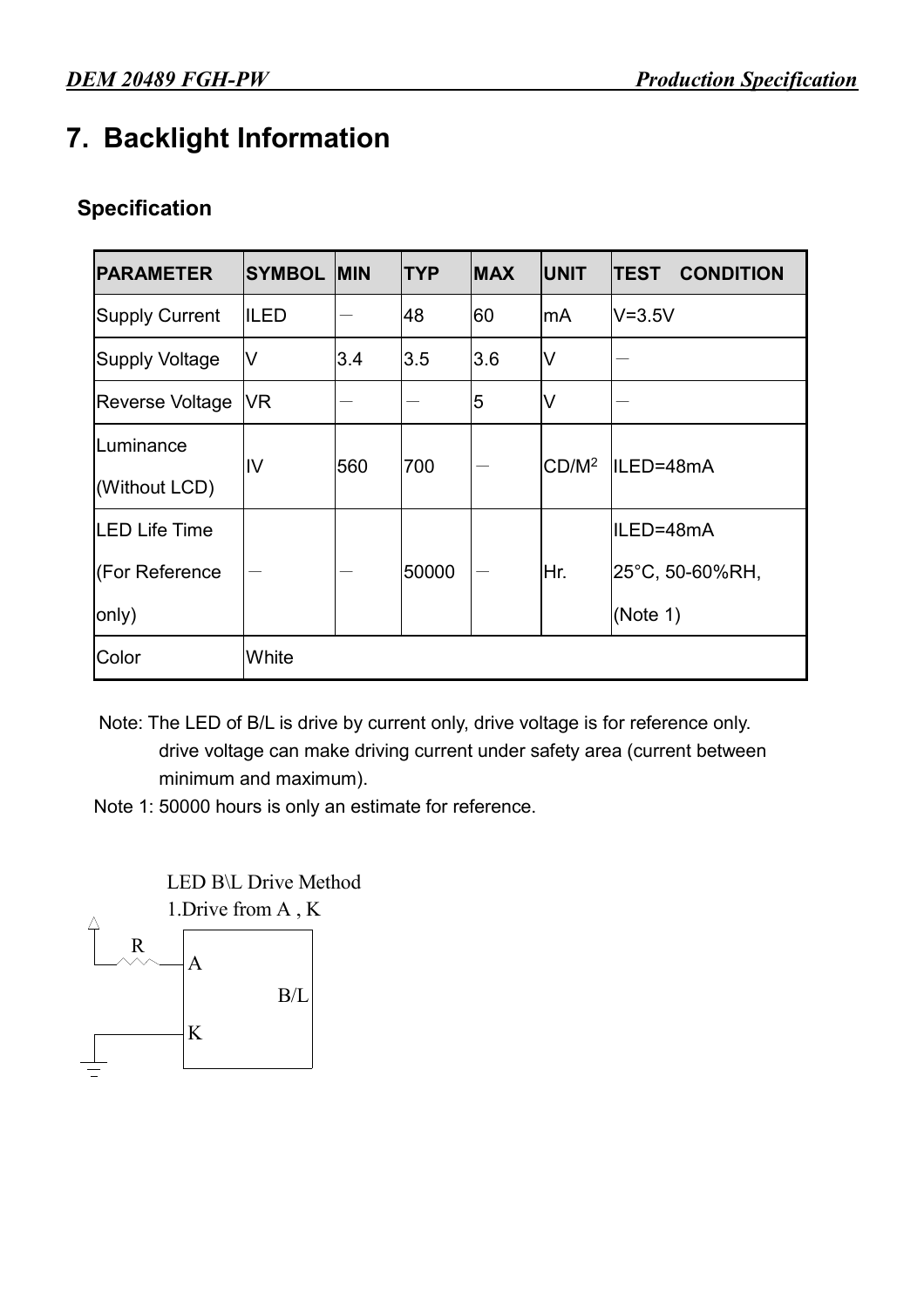### **8. Reliability**

#### **Content of Reliability Test (Wide temperature, -20°C~+70°C)**

|                                       | <b>Environmental Test</b>                                                                                                                                                                                    |                                                                                                                                                                                |                |
|---------------------------------------|--------------------------------------------------------------------------------------------------------------------------------------------------------------------------------------------------------------|--------------------------------------------------------------------------------------------------------------------------------------------------------------------------------|----------------|
| <b>Test Item</b>                      | <b>Content of Test</b>                                                                                                                                                                                       | <b>Test Condition</b>                                                                                                                                                          | <b>Note</b>    |
| <b>High Temperature</b><br>storage    | Endurance test applying the high storage temperature +80 $^{\circ}$ C<br>for a long time.                                                                                                                    | 200hrs                                                                                                                                                                         | $\overline{2}$ |
| Low Temperature<br>storage            | Endurance test applying the low storage temperature<br>for a long time.                                                                                                                                      | $-30^{\circ}$ C<br>200hrs                                                                                                                                                      | 1,2            |
| <b>High Temperature</b><br>Operation  | Endurance test applying the electric stress (Voltage &<br>Current) and the thermal stress to the element for a<br>long time.                                                                                 | $+70^{\circ}$ C<br>200hrs                                                                                                                                                      |                |
| Low Temperature<br>Operation          | Endurance test applying the electric stress under low<br>temperature for a long time.                                                                                                                        | $-20^{\circ}$ C<br>200hrs                                                                                                                                                      | 1              |
| High Temperature/<br>Humidity storage | The module should be allowed to stand at<br>60□,90%RH max<br>For 96hrs under no-load condition excluding the<br>polarizer,<br>Then taking it out and drying it at normal temperature.                        | +60°C,90%RH<br>96hrs                                                                                                                                                           | 1,2            |
| Thermal shock<br>resistance           | The sample should be allowed stand the following 10<br>cycles of operation<br>$-20^{\circ}$ C<br>$+25^{\circ}$ C<br>$+70^{\circ}$ C<br>30 <sub>min</sub><br>5 <sub>min</sub><br>30 <sub>min</sub><br>1 cycle | -20°C/+70°C<br>10 cycles                                                                                                                                                       |                |
| <b>Vibration test</b>                 | Endurance test applying the vibration during<br>transportation and using.                                                                                                                                    | Total fixed amplitude :<br>1.5 <sub>mm</sub><br><b>Vibration Frequency:</b><br>$10 \sim 55$ Hz<br>One cycle 60<br>seconds to 3<br>directions of X, Y, Z for<br>Each 15 minutes | 3              |
| Static electricity test               | Endurance test applying the electric stress to the<br>terminal.                                                                                                                                              | VS=±600V(Contact),<br>±800v(Air),<br>$RS = 330 \Omega$<br>$CS = 150pF$<br>10 times                                                                                             |                |

Note1: No dew condensation to be observed.

Note2: The function test shall be conducted after 4 hours storage at the normal Temperature and humidity after remove from the test chamber.

Note3: The packing have to including into the vibration testing.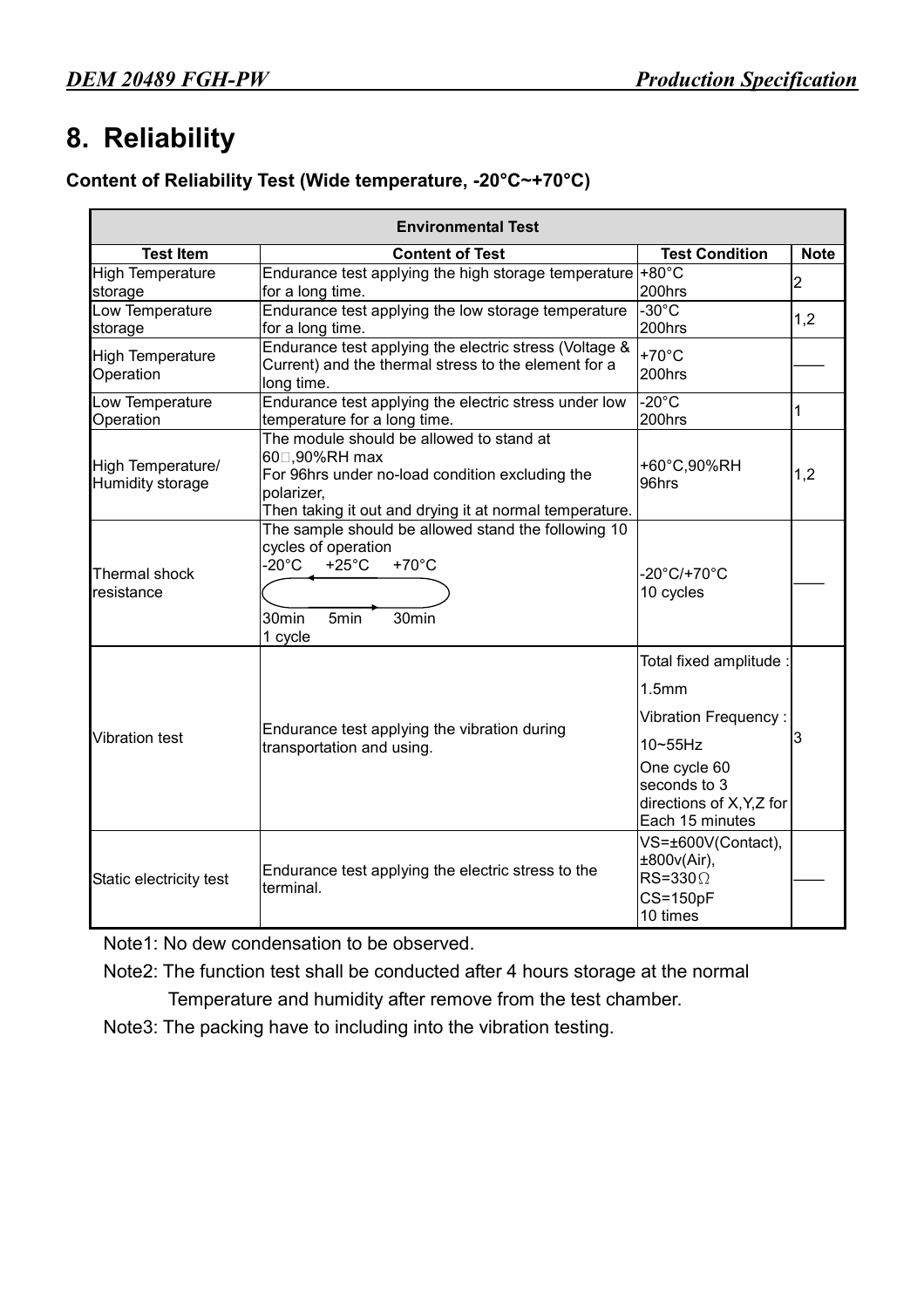## **9. Inspection specification**

| <b>NO</b> | Item                                                                         | <b>Criterion</b>                                                                                                                                                                                  |                                              |                                                                                                                                                                                                   |                                                                                                                                                   |            |
|-----------|------------------------------------------------------------------------------|---------------------------------------------------------------------------------------------------------------------------------------------------------------------------------------------------|----------------------------------------------|---------------------------------------------------------------------------------------------------------------------------------------------------------------------------------------------------|---------------------------------------------------------------------------------------------------------------------------------------------------|------------|
| 01        | Electrical<br><b>Testing</b>                                                 | defect.<br>1.2 Missing character, dot or icon.<br>1.3 Display malfunction.<br>1.4 No function or no display.<br>1.6 LCD viewing angle defect.<br>1.7 Mixed product types.<br>1.8 Contrast defect. |                                              | 1.1 Missing vertical, horizontal segment, segment contrast<br>1.5 Current consumption exceeds product specifications.                                                                             |                                                                                                                                                   | 0.65       |
| 02        | Black or white<br>spots on LCD<br>(display only)                             | three white or black spots present.                                                                                                                                                               |                                              | 2.1 White and black spots on display $\leq 0.25$ mm, no more than                                                                                                                                 | 2.2 Densely spaced: No more than two spots or lines within 3mm                                                                                    | 2.5        |
| 03        | <b>LCD black</b><br>spots, white<br>spots,<br>contamination<br>(non-display) | 3.1 Round type : As following drawing<br>$\Phi = (x + y)/2$<br>3.2 Line type: (As following drawing)<br>→⊓ r—                                                                                     | Length<br>$L \le 3.0$<br>$L \leq 2.5$<br>--- | <b>SIZE</b><br>$\Phi \leq 0.10$<br>$0.10\!<\!\Phi\!\leq\!0.20$<br>$0.20 \le \Phi \le 0.25$<br>$0.25<\Phi$<br>Width<br>$W \le 0.02$<br>$0.02\!<\!W\!\leq\!0.03$<br>$0.03 < W \le 0.05$<br>0.05 < W | Acceptable Q TY<br>Accept no dense<br>$\overline{2}$<br>1<br>$\mathbf 0$<br>Acceptable Q TY<br>Accept no dense<br>$\overline{2}$<br>As round type | 2.5<br>2.5 |
| 04        | Polarizer<br>bubbles                                                         | If bubbles are visible,<br>judge using black spot<br>specifications, not easy<br>to find, must check in<br>specify direction.                                                                     |                                              | $Size \Phi$<br>$\Phi \leq 0.20$<br>$0.20\!<\!\Phi\!\leq\!0.50$<br>$0.50\!<\!\Phi\!\leq\!1.00$<br>$1.00<\Phi$<br>Total Q TY                                                                        | Acceptable Q TY<br>Accept no dense<br>3<br>$\overline{2}$<br>0<br>3                                                                               | 2.5        |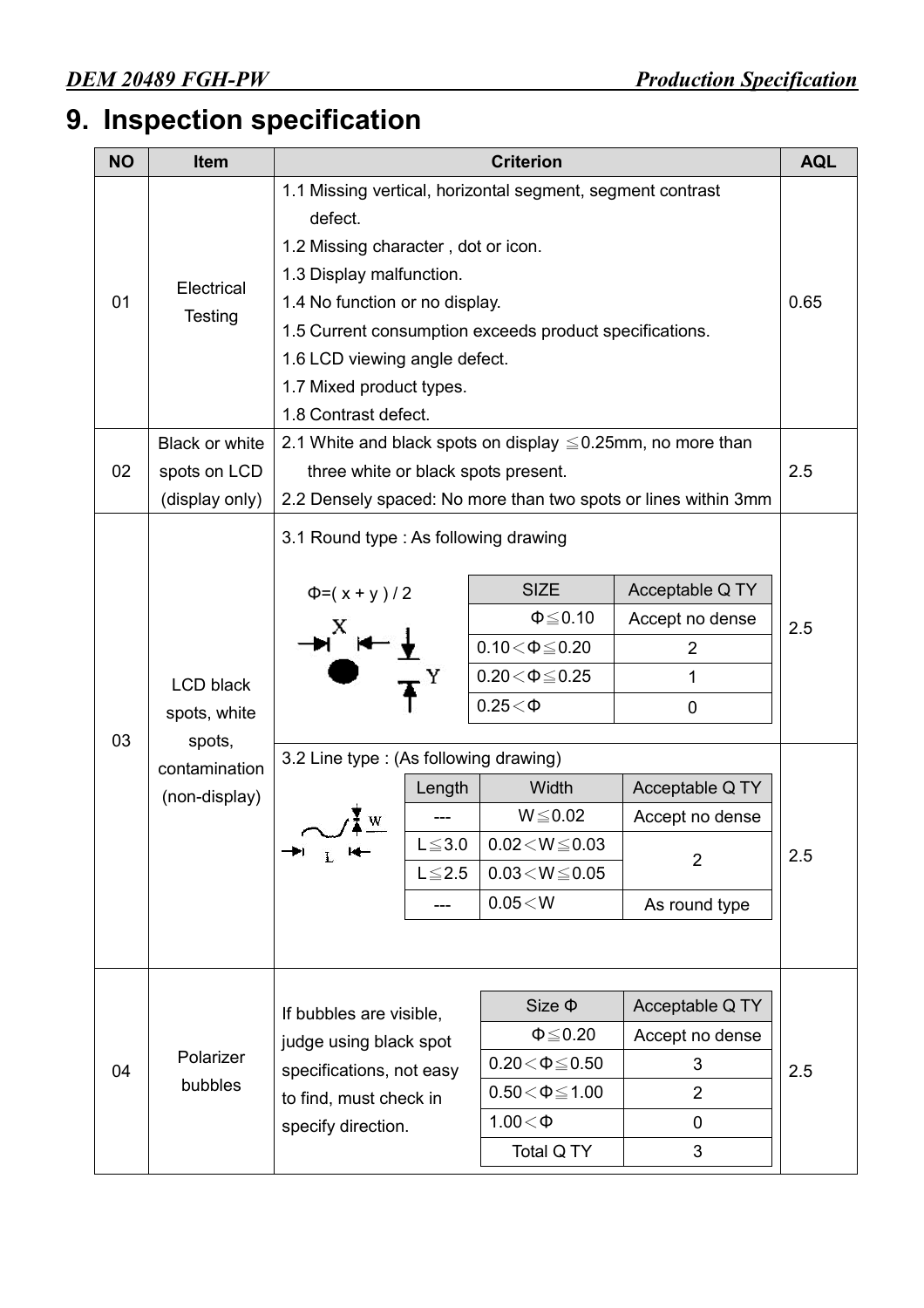| <b>NO</b> | Item             | <b>Criterion</b>                                                                |                                                                                                                                                                                                                    |                                           |     |  |  |
|-----------|------------------|---------------------------------------------------------------------------------|--------------------------------------------------------------------------------------------------------------------------------------------------------------------------------------------------------------------|-------------------------------------------|-----|--|--|
| 05        | <b>Scratches</b> |                                                                                 | Follow NO.3 LCD black spots, white spots, contamination                                                                                                                                                            |                                           |     |  |  |
|           |                  | Symbols Define:<br>x: Chip length<br>k: Seal width<br>L: Electrode pad length:  | y: Chip width<br>t: Glass thickness a: LCD side length                                                                                                                                                             | z: Chip thickness                         |     |  |  |
|           |                  | 6.1 General glass chip:                                                         | 6.1.1 Chip on panel surface and crack between panels:                                                                                                                                                              |                                           |     |  |  |
|           |                  | z: Chip thickness                                                               | y: Chip width                                                                                                                                                                                                      | x: Chip length                            |     |  |  |
| 06        | Chipped          | $Z \leq 1/2t$                                                                   | Not over viewing<br>area                                                                                                                                                                                           | $x \leq 1/8a$                             | 2.5 |  |  |
|           | glass            | $1/2t < z \leq 2t$                                                              | Not exceed 1/3k                                                                                                                                                                                                    | x≦1/8a                                    |     |  |  |
|           |                  | 6.1.2 Corner crack:<br>z: Chip thickness<br>$Z \leq 1/2t$<br>$1/2t < z \leq 2t$ | $\odot$ If there are 2 or more chips, x is total length of each chip.<br>y: Chip width<br>Not over viewing<br>area<br>Not exceed 1/3k<br>$\odot$ If there are 2 or more chips, x is the total length of each chip. | x: Chip length<br>x≦1/8a<br>$x \leq 1/8a$ |     |  |  |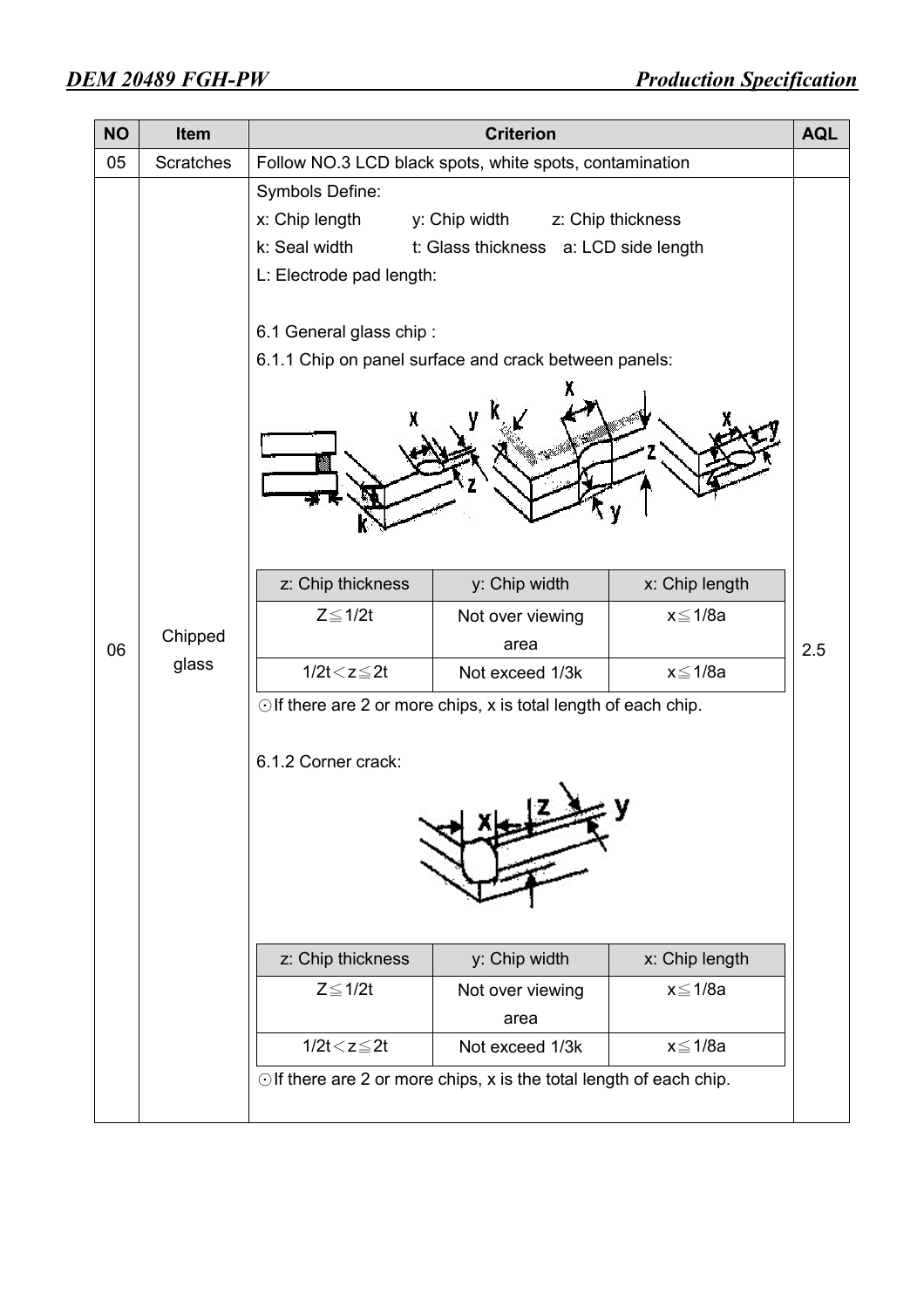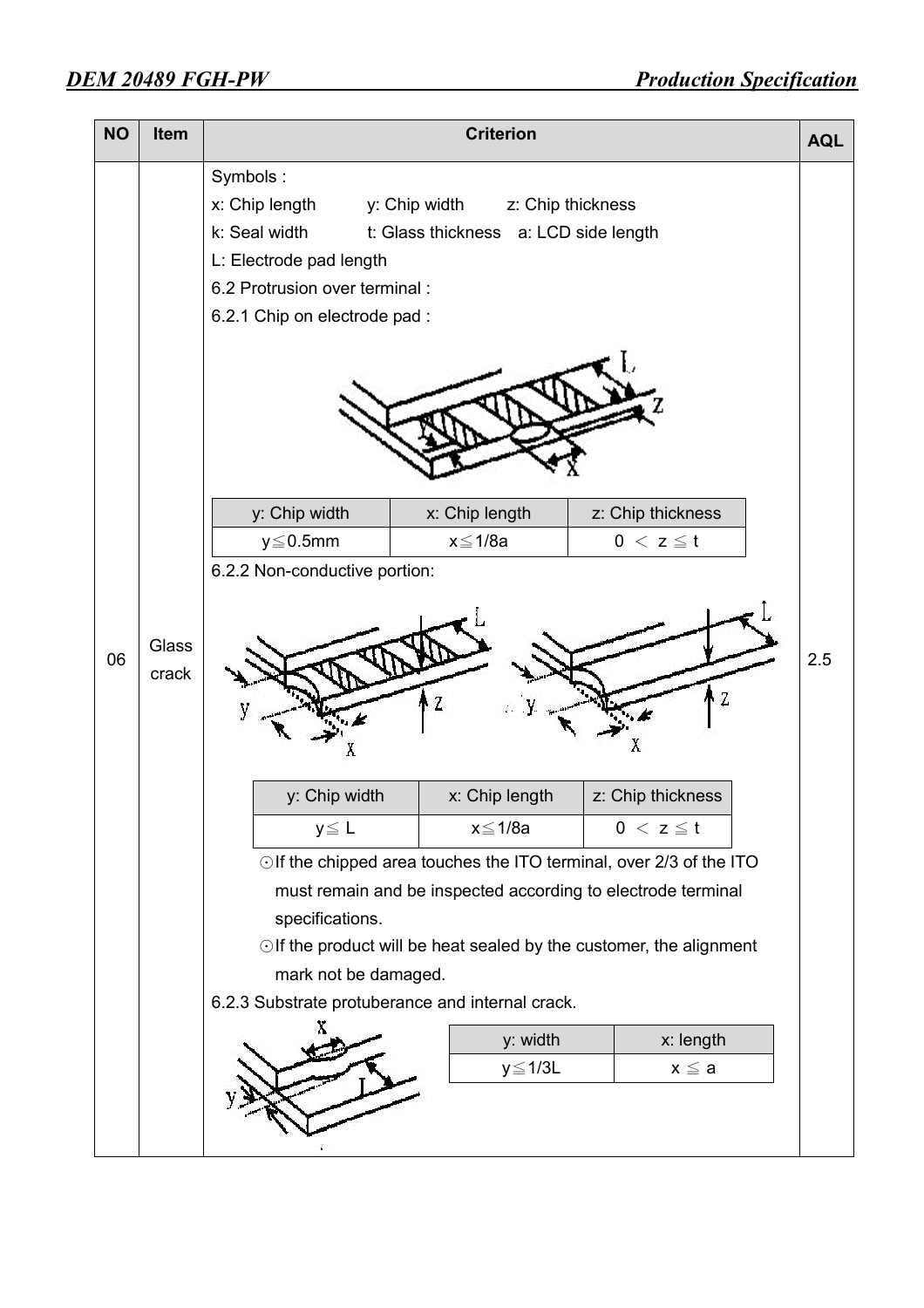| <b>NO</b> | <b>Item</b>      | <b>Criterion</b><br><b>AQL</b>                                    |      |  |  |  |  |
|-----------|------------------|-------------------------------------------------------------------|------|--|--|--|--|
| 07        | Cracked glass    | The LCD with extensive crack is not acceptable.                   | 2.5  |  |  |  |  |
|           |                  | 8.1 Illumination source flickers when lit.                        | 0.65 |  |  |  |  |
|           | <b>Backlight</b> | 8.2 Spots or scratched that appear when lit must be judged.       | 2.5  |  |  |  |  |
| 08        | elements         | Using LCD spot, lines and contamination standards.                |      |  |  |  |  |
|           |                  | 8.3 Backlight doesn't light or color wrong.                       | 0.65 |  |  |  |  |
|           |                  | 9.1 Bezel may not have rust, be deformed or have fingerprints,    | 2.5  |  |  |  |  |
| 09        | <b>Bezel</b>     | stains or other contamination.                                    |      |  |  |  |  |
|           |                  | 9.2 Bezel must comply with job specifications.                    | 0.65 |  |  |  |  |
|           |                  | 10.1 COB seal may not have pinholes larger than 0.2mm or          |      |  |  |  |  |
|           |                  | contamination.                                                    | 2.5  |  |  |  |  |
|           |                  | 10.2 COB seal surface may not have pinholes through to the IC.    |      |  |  |  |  |
|           |                  | 10.3 The height of the COB should not exceed the height           | 2.5  |  |  |  |  |
|           |                  | indicated in the assembly diagram.                                | 0.65 |  |  |  |  |
|           |                  | 10.4 There may not be more than 2mm of sealant outside the        |      |  |  |  |  |
|           |                  | seal area on the PCB. And there should be no more than            | 2.5  |  |  |  |  |
|           |                  | three places.                                                     |      |  |  |  |  |
|           |                  | 10.5 No oxidation or contamination PCB terminals.                 |      |  |  |  |  |
| 10        | $PCB \cdot COB$  | 10.6 Parts on PCB must be the same as on the production           | 2.5  |  |  |  |  |
|           |                  | characteristic chart. There should be no wrong parts,             | 0.65 |  |  |  |  |
|           |                  | missing parts or excess parts.                                    |      |  |  |  |  |
|           |                  | 10.7 The jumper on the PCB should conform to the product          |      |  |  |  |  |
|           |                  | characteristic chart.                                             | 0.65 |  |  |  |  |
|           |                  | 10.8 If solder gets on bezel tab pads, LED pad, zebra pad or      |      |  |  |  |  |
|           |                  | screw hold pad, make sure it is smoothed down.                    |      |  |  |  |  |
|           |                  | 10.9 The Scraping testing standard for Copper Coating of PCB      | 2.5  |  |  |  |  |
|           |                  |                                                                   |      |  |  |  |  |
|           |                  |                                                                   | 2.5  |  |  |  |  |
|           |                  | $X * Y \le 2mm2$                                                  |      |  |  |  |  |
|           |                  | 11.1 No un-melted solder paste may be present on the PCB.         | 2.5  |  |  |  |  |
|           |                  | 11.2 No cold solder joints, missing solder connections, oxidation | 2.5  |  |  |  |  |
| 11        | Soldering        | or icicle.                                                        |      |  |  |  |  |
|           |                  | 11.3 No residue or solder balls on PCB.                           | 2.5  |  |  |  |  |
|           |                  | 11.4 No short circuits in components on PCB.                      | 0.65 |  |  |  |  |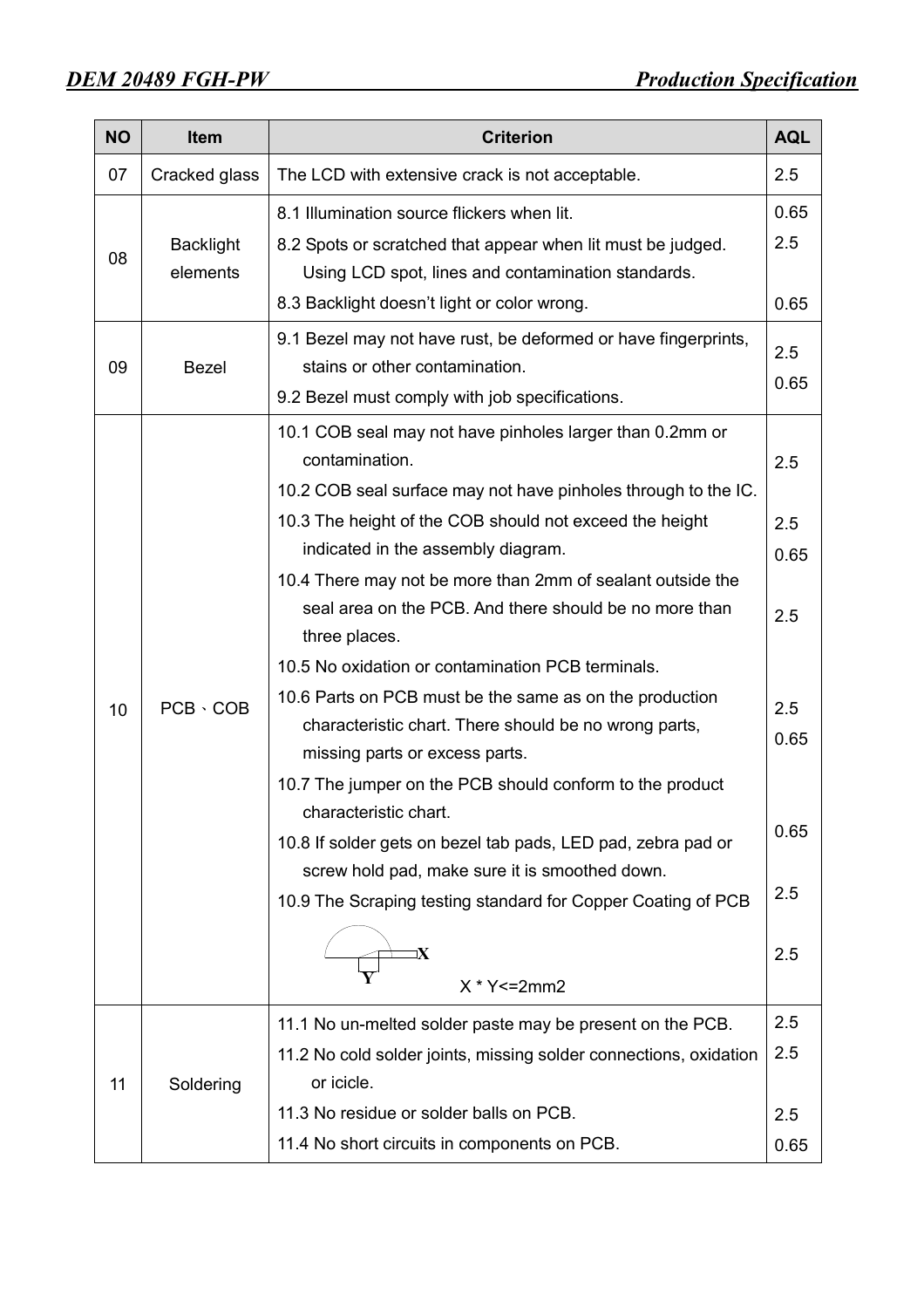| <b>NO</b> | <b>Item</b>           | <b>Criterion</b>                                                                                                                                                                                                                                                                                                                                                                                                                                                                                                                                                                                                                                                                                                                                                                                                                                                                                 | <b>AQL</b>                                                                     |
|-----------|-----------------------|--------------------------------------------------------------------------------------------------------------------------------------------------------------------------------------------------------------------------------------------------------------------------------------------------------------------------------------------------------------------------------------------------------------------------------------------------------------------------------------------------------------------------------------------------------------------------------------------------------------------------------------------------------------------------------------------------------------------------------------------------------------------------------------------------------------------------------------------------------------------------------------------------|--------------------------------------------------------------------------------|
| 12        | General<br>appearance | 12.1 No oxidation, contamination, curves or, bends on interface<br>Pin (OLB) of TCP.<br>12.2 No cracks on interface pin (OLB) of TCP.<br>12.3 No contamination, solder residue or solder balls on product.<br>12.4 The IC on the TCP may not be damaged, circuits.<br>12.5 The uppermost edge of the protective strip on the interface<br>pin must be present or look as if it cause the interface pin to<br>sever.<br>12.6 The residual rosin or tin oil of soldering (component or chip<br>component) is not burned into brown or black color.<br>12.7 Sealant on top of the ITO circuit has not hardened.<br>12.8 Pin type must match type in specification sheet.<br>12.9 LCD pin loose or missing pins.<br>12.10 Product packaging must the same as specified on<br>packaging specification sheet.<br>12.11 Product dimension and structure must conform to product<br>specification sheet. | 2.5<br>0.65<br>2.5<br>2.5<br>2.5<br>2.5<br>2.5<br>0.65<br>0.65<br>0.65<br>0.65 |
|           |                       | 12.12 Visual defect outside of VA is not considered to be rejection.                                                                                                                                                                                                                                                                                                                                                                                                                                                                                                                                                                                                                                                                                                                                                                                                                             |                                                                                |